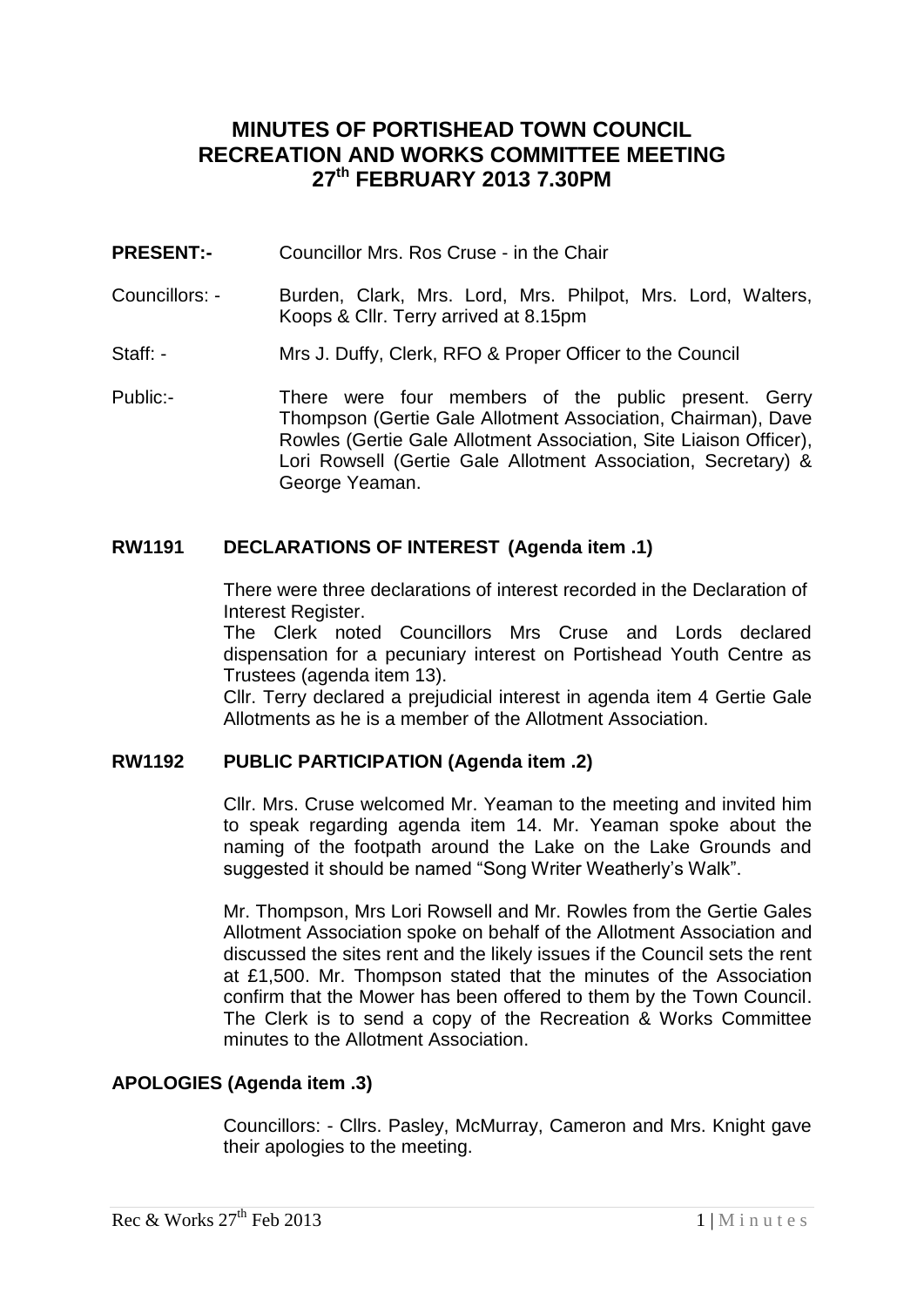## **RW1193 TO DISCUSS THE ANNUAL RENT FOR THE GERTIE GALE ALLOTMENT SITE (Agenda item .4)**

After a discussion the following recommendations were made.

#### **RECOMMENDATION that:-**

The Clerk is to look at the size of all three of the Council's allotment sites and calculate the annual rent with the view to rationalising the rent charged by the Council.

The rent for the Gertie Gale allotment site for 2013 is set at a figure £1500, with a 50% rebate in 2013 and a 25% rebate the following year. The 3<sup>rd</sup> year they would be expected to pay in full.

The mower will be given to the Gertie Gale Allotment Association, as part of the initial set up cost of the site; this offer will not be repeated.

*N.B. Beach Hill Allotments is leased from North Somerset Council. The lease will expire in Nov 2020. The annual rent is currently £192.50.*

*Cllr. Terry joined the meeting at 8.15pm*

## **RW1194 TO DISCUSS THE POSSIBLE ASSET TRANSFER OF THE WYNDHAM WAY & LAKE GROUNDS PUBLIC TOILETS (Agenda item .5)**

It was agreed that Cllrs. Burden, Clark and Mrs. Koops attend a meeting with Dist. Cllr. Bryant on Friday  $8<sup>th</sup>$  March at 3pm in Castlewood.

The Clerk has started to fill in the Community Fund Investment Proposal form. The Council is currently seeking a second opinion on the toilet costings.

#### **RECOMMENDATION that:-**

The Town Council will tell North Somerset Council that they will only consider taking on the Lake Ground and Wyndham Way toilets on the condition of obtaining an acceptable sum of money from the Community Fund Investment grant.

## **RW1195 TO DISCUSS SHORT, MEDIUM AND LONG TERM WORKS TO REDCLIFFE BAY HALL INCLUDING FUTURE BUDGET ITEMS FOR 2013/2014(Agenda item .6)**

Cllr. Koops spoke about the list of works for the Redcliffe Bay Hall. She explained that the next priority will be the redecoration of the interior, including replacing the curtains.

### **RECOMMENDATION that:-**

**Cllr. Koops will cost out the short and medium term projects and make a recommendation for a budget for the works.**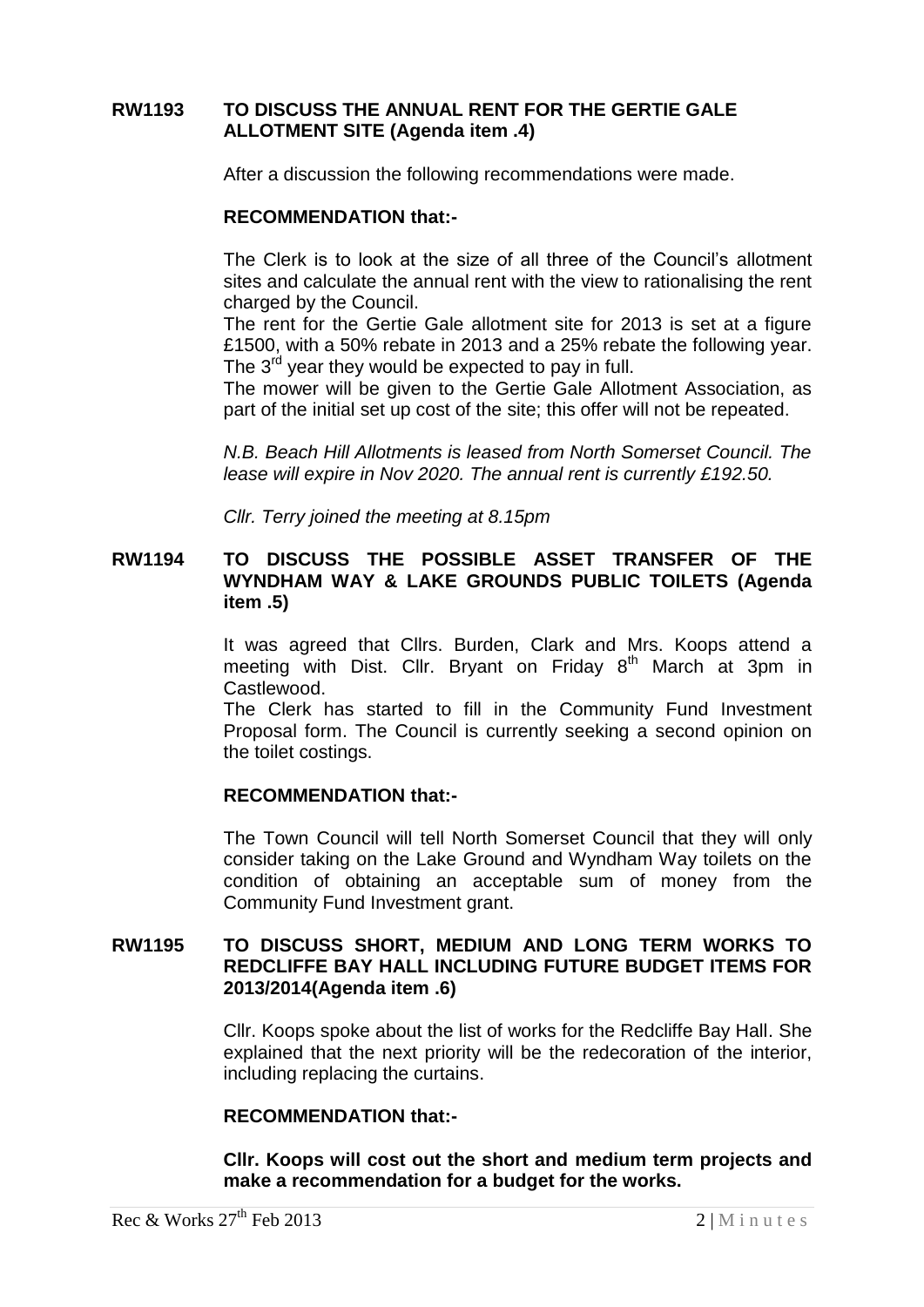## **RW1196 TO RECEIVE A WRITTEN REPORT ON THE COMMUNITY PAYBACK SCHEME (Agenda item .7)**

Cllr. Lord spoke about the Community Payback scheme.

#### **RECOMMENDATION that:**

In order for the Council to review the standard of the work, the Redcliffe Bay exterior was suggested as an initial job for the scheme, The Clerk is to contact Portishead in Bloom and suggest that they may wish to use the Community Payback Scheme prior to the judging of the Britain in Bloom competition.

### **RW1197 SITE FOR A SEAT. (Agenda item .8)**

The Committee briefly discussed the seat.

### **RECOMMENDATION that:**

The spare bench is to be sited at Hillside Road, replacing the existing seat previously presented by ARC Quarries. It was agreed that an additional plaque should be placed on the bench commemorating the life of former Councillor John Stephens a North Weston Councillor who watched over the seat and lived close by.

## **RW1198 TO DISCUSS THE LAND ADJACENT TO HORATIO HOUSE: UPDATE (Agenda item .9)**

The Clerk confirmed that North Somerset Council has said they are producing a 'heads of terms' for the site. This item is to be added to the next meeting agenda.

## **RW1199 PRS FOR MUSIC – LICENCE FOR PLAYING RECORDED MUSIC IN HALLS. (Agenda item .10)**

The meeting discussed the licence for PRS and PPL.

### **RECOMMENDATION that:**

Licences are to be arranged for the Folk Hall. The cost of the Licences is to be passed directly to the users who play recorded music, with an additional percentage on top to cover the Councils own administration. The Committee agreed that the charging for the licence should not be backdated to Nov 2011.

## **RW1200 TO DISCUSS THE HOSTING OF THE PORTISHEAD PUBLIC ART WEBSITE AT A COST OF £240 + VAT. (Agenda item .11)**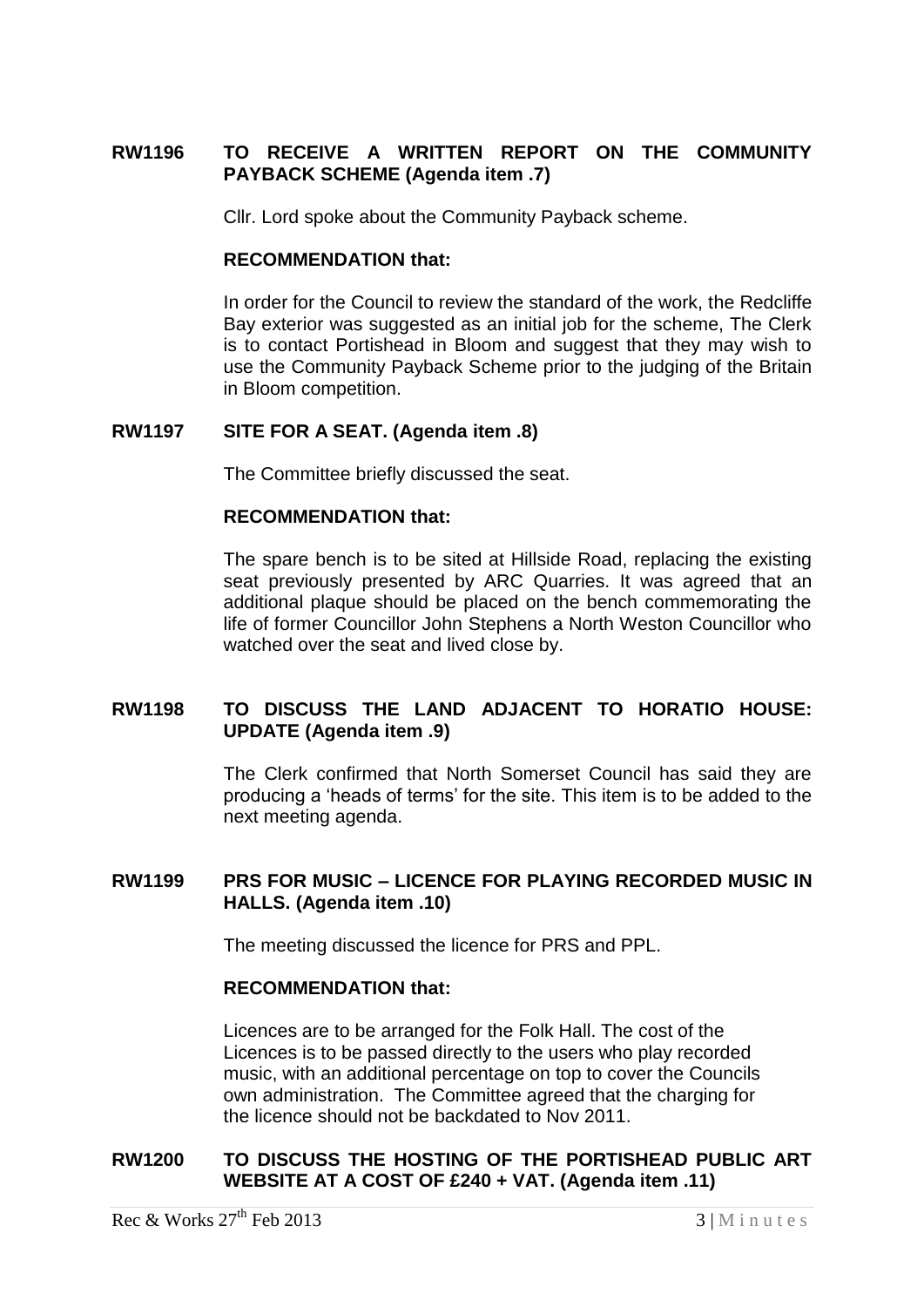The Clerk gave a verbal report to the meeting.

#### **RECOMMENDATION that:**

**The Council continues to pay for the hosting of the Portishead Public Art website.**

### **RW1201 PROVISION OF PLAY EQUIPMENT (Agenda item .12)**

The Clerk confirmed that she has received no further communication from North Somerset Council regarding provision of play equipment.

The meeting briefly discussed the communication with Heather Brumby of North Somerset Council regarding the S.106 funding allocated to 'Youth & Community'.

#### **RECOMMENDATION that:**

The Clerk is to write to Heather Brumby and explain that the Town Council would like the S.106 money spent on the St. Barnabas Centre.

### **RW1202 TO DISCUSS THE LEASE OF THE YOUTH CENTRE AND SURVEYING THE WORK CARRIED OUT BY NSC (Agenda item .13)**

Cllr. Walters briefed the Committee on a meeting held with the Council's solicitors. North Somerset Council are pushing to get the Deed of Transfer executed, they say they have completed the snagging work. The Clerk confirmed that the issue of the faulty sewer is still outstanding. The Clerk is currently seeking a quote from David James & Partners for a survey of the Youth Centre.

#### **RECOMMENDATION that:**

The meeting endorsed the Clerk/RFO making the decision to get whatever professional help is required.

### **RW1203 TO DISCUSS FRED WEATHERLY'S WALK (Agenda item .14.)**

After a brief discussion regarding the Lake Ground footpath the members agreed that it was a good idea to name the footpath 'Song Writer Weatherly's Walk' .It was also suggested that Mr. Yeaman contact the United Reform Church and ask the developer if they would be willing to name the new development Weatherly Court.

### **RECOMMENDATION that:**

The Council will write a letter to North Somerset Council supporting Mr. Yeaman suggestion to name the path around the Lake Grounds 'Song Writer Weatherly's Walk'.